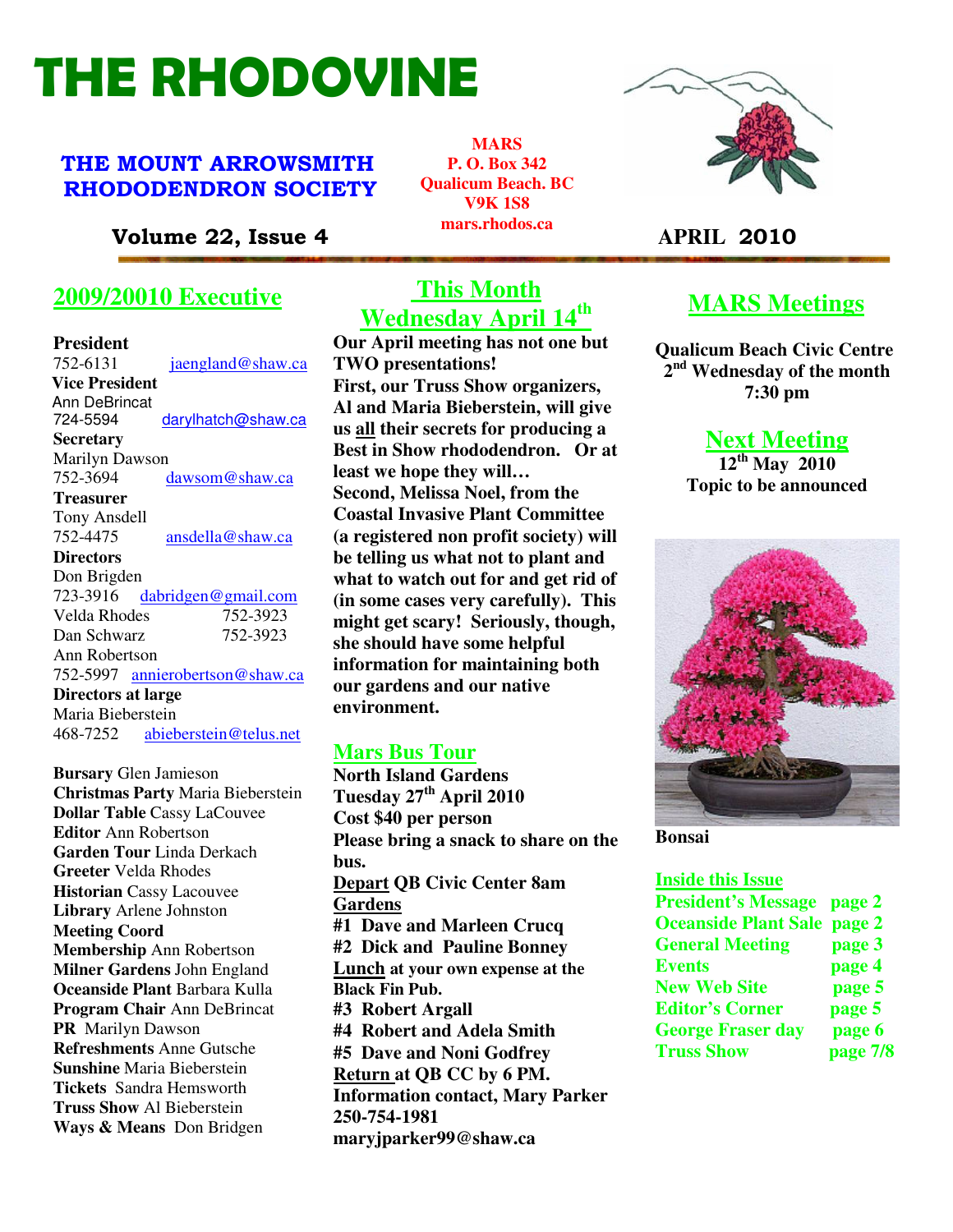## **President's message**

**Our next regular meeting on 14th April will be the last chance to put the finishing touches on both the Truss Show and the Garden Tour for 2010. Organizers Al Bieberstein and Linda Derkach will be ensuring that they have sufficient volunteers signed up for these events which are, as you know, our principal sources of income for the club! When these two events were first held MARS had a membership close to three figures - today we are far from that number, so it is that everybody is required 'to put the show on'! The Truss Show is in fair shape, still could benefit from a few more volunteers, however, the Mother's Day Garden Tour is still in need of many hands. If you haven't already volunteered, please see Linda at the meeting - don't forget - anyone can 'sit a garden'- you can bring along your neighbour for example, one doesn't have to be a member of MARS!** 

 **May meeting will be our AGM at which time we elect our new executive. The following exec members have kindly signed on for another year - Marilyn Dawson (Secretary), Tony Ansdell (Treasurer) and Ann Robertson (Director/Rhodovine). A sincere thanks to all of you 'extendees'. However, candidates are required for the following positions, President (2yr term), two Directors (2yr term) and two Directors at Large (1yr term). That is a total of five new executive members. Unless all of these positions are filled your club will obviously be operating with an understaffed executive which means an increased workload for the other directors. So far I have been unable to persuade any club member to stand for election. Put simply, it is up to five of you from the general membership to step up to the plate to serve your club.** 

**Easter Greetings to all MARS members, families and friends.** 

**Happy planting. John England** 

## **Oceanside Plant Sale**. **24th Saturday &25th Sunday April**

**There's no doubt about it, April is a busy, busy month. There's your garden crying for attention, plus the MARS Rhodo Show and then the very next weekend, the Oceanside Sale, now billed as the Arrowsmith Farm and Garden Show. That's when MARS members look around their gardens and maybe their neighbour's and pot up whatever they can spare; perennials, shrubs, whatever. Big sellers last year were trilliums grown from seed, seedling Japanese maples, lilies, particularly in colors other than orange, grasses and ground covers, all sorts of perennials. Herbs do not sell well. Barbara Kulla, who is spearheading the Oceanside Sale with help from Marilyn Dawson, says the need is for lots of plants of various sizes and volunteers to help out at the two-day sale. Anyone who can spend an hour or two on either day from 10 am to 3 pm, let Barbara (250-752-7369) or Marilyn (250-752-3694) know. Plants are all color-coded for price; all that has to be done is smile and sell. Plants can be brought to the Coombs Fairground on Friday afternoon, around 3 pm or early Saturday morning. If that is impossible, they can be delivered to either Marilyn or Barbara and failing that, they can be brought to the general meeting On April 14. This is our one function where the overhead is really** 



**low, so most of our earnings go to MARS to carry on** 

**its educational work.**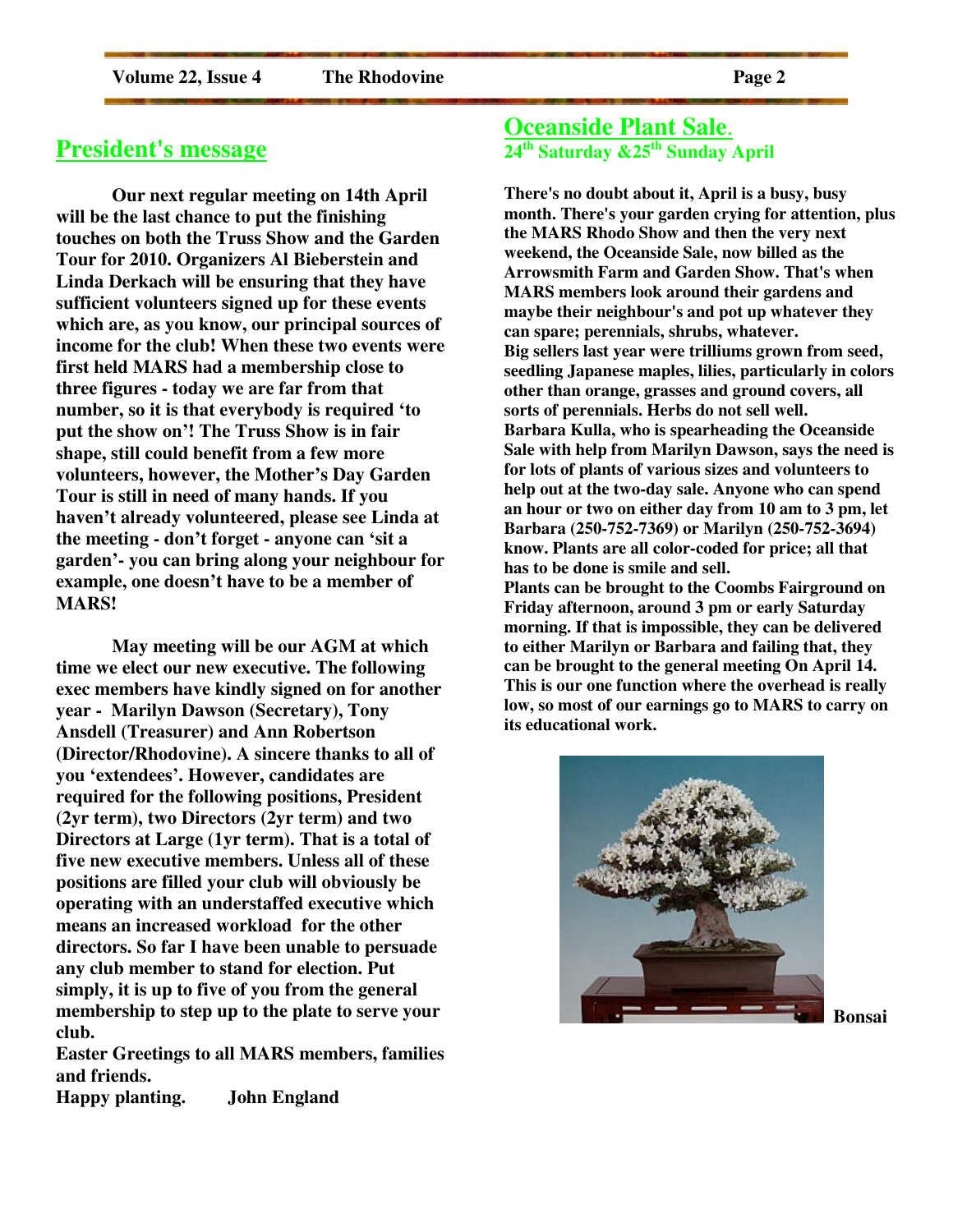## **MARS General Meeting**

**Wednesday, May 13th, 2010 7:30 pm. at Qualicum Beach Civic Centre** 

**Minutes of the general meeting appeared in the Rhodovine and were approved. REFRESHMENTS: Ruth Harding, Cassie Lacouvee, Marilyn Dawson GUESTS: Harry and Gwen Wright, Dave and Noni Godfrey, Gloria Callison Lutz BUSINESS ARISING: 1.Guest speaker Ron Knight donated a CD,** 

**Rhodos of Great Foliage to the MARS library. 2. George Fraser Day in Ucluelet is May 22 this year, the same day that Stubbs Island is open to the public for two days.** 

**3. John England reported that Oyster Bay Nursery is closing and has a big sale of rhodos. 4. John reminded members of upcoming talks at the Q.B. Civic Centre, sponsored by Milner Gardens and Woodland. The final one is on April 29 and features well-known gardener and speaker Des Kennedy. Tickets are \$10 at the door.** 

**CORRESPONDENCE: The Australian Rhodo Society, Victoria branch, celebrates 50 years of the society's existence and 50 years of the national rhodo gardens with a conference Oct. 17 to Oct. 20 in the Dandenong ranges outside Melbourne. One of the speakers is rhodophile and author Ken Cox from Scotland.The BC Garden Council of which MARS is a member plans to put out an email edition of The Bulletin in the near future. Anyone interested in getting it should see Marilyn Dawson.** 

**TREASURER'S REPORT: Tony Ansdell reported a healthy bank account with no unusual expenses.** 

**SUNSHINE: MARS sent condolences to Ann DeBrincat and Darryl Hatch on the death of Darryl's father. Maria Bieberstein said she would send another card to Dot Gibson who is in**  **hospital in Tofino, after being transferred from Nanaimo. John England mentioned that both Judy McMaster and Sandra Hemsworth are awaiting surgery** 

**WAYS AND MEANS: The door prize was R. Dopey. Other prizes were two bags of perlite, R. Olive, R. PJM, R. Beauty of Littleworth, frog labels and a kit to keep deer away. Winners were Skip Cockburn, Judy McMaster, Val Rhodes, Maria Bieberstein, Marilyn Dawson, Doug Cockburn and Joanne Hamilton. TRUSS SHOW: Maria Bieberstein said plans for the April 17 show are well in hand, but she stressed the need for volunteers who are familiar with cash registers. There will be training for those interested. She also asked for other volunteers to sign the board for all the little jobs that need doing on that Saturday, anything from working the registration desk to selling door prize tickets to helping customers with their purchases.** 

**GARDEN TOUR: Linda Derkach also had a signup board in need of sitters for 12 stops on the Garden Tour on Mother's Day Weekend, May 8 & 9. Sitters get free tickets to the tour. GUEST SPEAKERS: Ron Knight, well-known to MARS members as outgoing District 1 Chairman of the American Rhododendron Society and frequent visitor, gave a presentation on dwarf rhodos that are suitable for small gardens or containers. He included photos from his own beautiful property, Caron Gardens on Pender Harbour, and at times engaged the audience in talking about some of the pictures. The so-called dwarfs may grow to 3 feet in 10 years, but he reminded his listeners that they don't stop growing at that point, so gardeners should plant accordingly.** 

**MEETING ADJOURNED AT: 9.35 pm John England, President Marilyn Dawson, Secretary**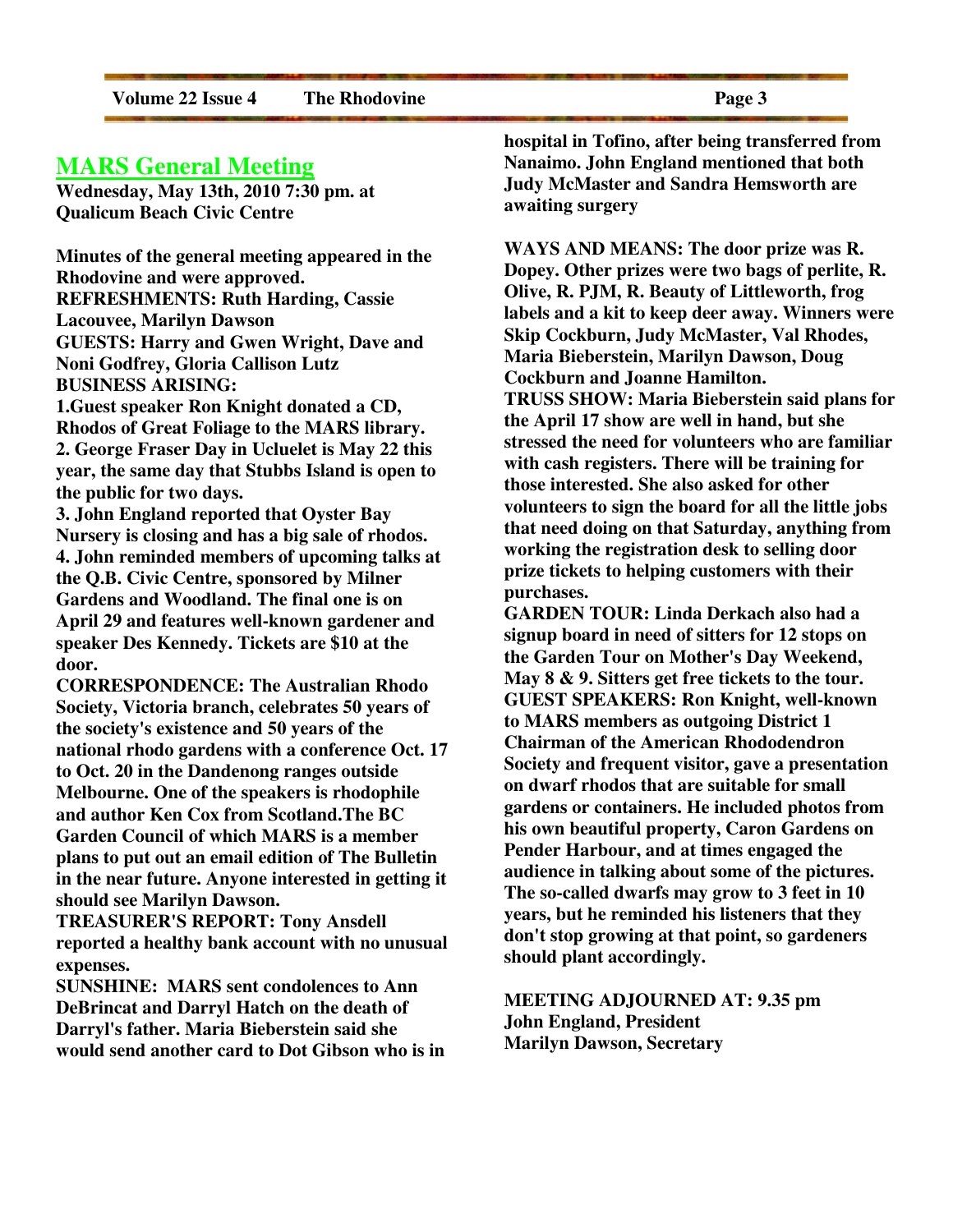# **EVENTS**

#### **George Fraser Day**

**As a result of world acclaimed work in hybridizing rhododendrons, Mr. Fraser was posthumously awarded the American Rhododendron Society's Pioneer Achievement Award in 1991. He is the only non American to ever receive this prestigious award. Information from Nona Godfrey.**

**"To: Mount Arrowsmith Rhododendron Society You are cordially invited to this special event. We are pleased to present MARS with an honorary award in appreciation of your acclaimed support of the George Fraser Project over the years. This will be presented at the Grand Opening of the George Fraser Community Room. We hope someone from your Society is available to accept this award. Please RSVP to contact below. Thank you in advance for your consideration to attend. Kind Regards, Wanda McAvoy" Chair, George Fraser Committee Wanda McAvoy PO Box 152,Ucluelet BC,V0R 3A0 Ph: 250-726-7459 Fax: 250-726-7449 wmcavoy@telus.net**

## **Milner Gardens 9th Annual Spring Plant Sale**

**On April 17th and 18th admission is by donation for the 9th Annual Spring.** 

**Plant Sale from 10 am to 4 pm. Revive your garden with a large selection of plants propagated from Milner's heritage garden. Master gardeners will help answer your plant questions or choose the right plant. Outdoor refreshments are available and the Tea Room will be open from 10 am to 4 pm serving soup, scones and tea. Sorry, Rhododendrons will not be available for sale until April 29th, the start of Rhododendron Days. Members only early access plant sale is Friday April 16th from 5 to 7 pm. Please show your membership card.** 

**FMI 250-752-6153 www.milnergardens.org** 

#### **The Nanaimo Horticultural Society**

**Annual Spring Plant Sale Sat. April 24th Country Club Centre in Nanaimo, 3200 19A, from 9:30 to 1.30pm Editors Corner**

**Last Month we were fortunate to have Ron Knight give us an inspiring talk on dwarf Rhodos some of which were in his wonderful garden. The bonsais in this magazine have definitely won the award for Small.** 



**This next few weeks are the busiest of the year for our club and certainly a great deal of fun** 

**GardenTour information please contact: Linda Derkach 250-752-3545 lindaderkach@shaw.ca And don't foget your reward at the Post Garden tour Pot Luck Party at Linda & Aleck's home. 1051 Surfside Drive Qualicum Beach Coffee and tea provided. Bring something to share to eat, your own drinks, cutlery, plates, chair, and a warm jacket.**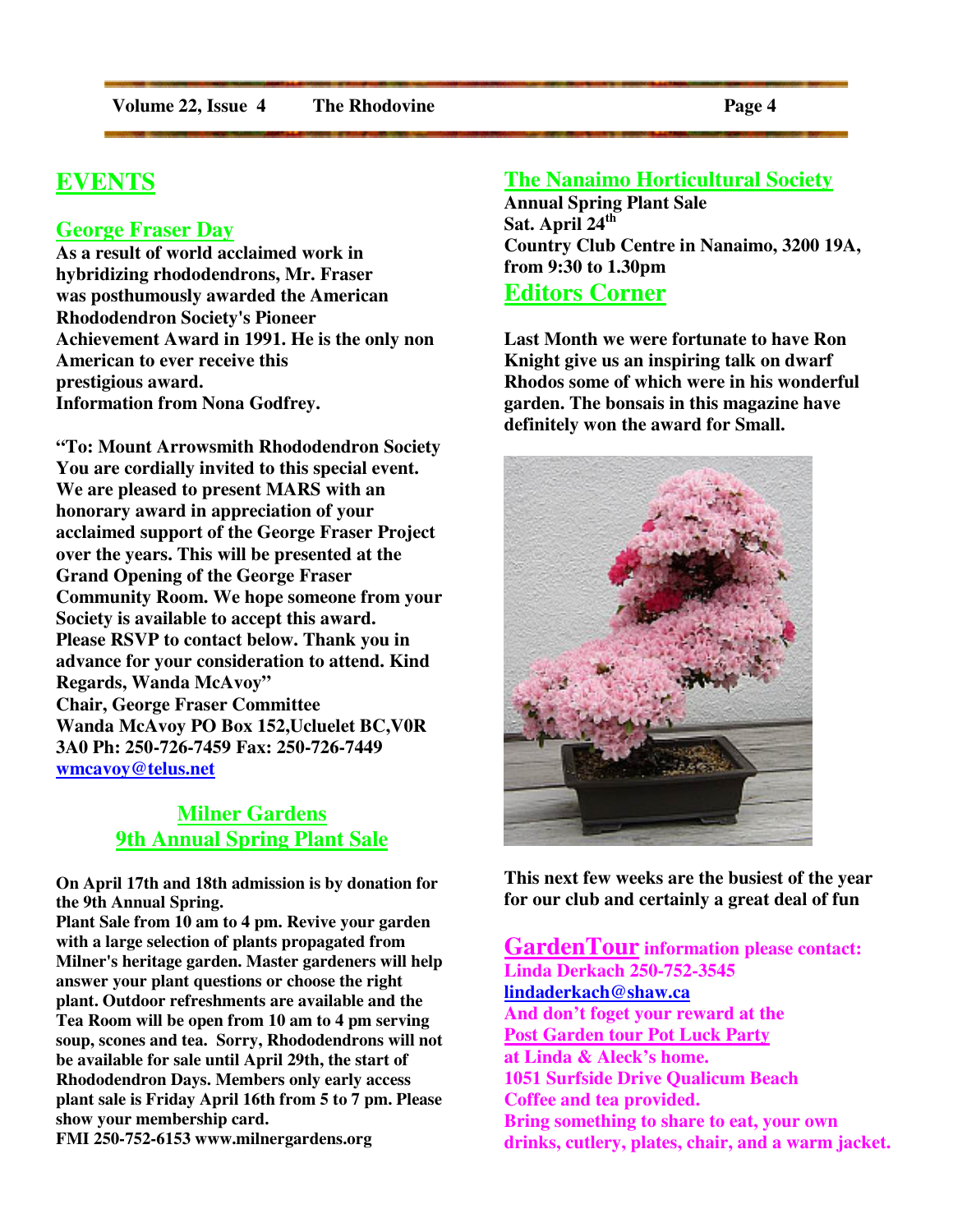# **Hirsutum.info --- A great new website with rhododendron pictures**

**On Saturday, February 20th of this year, I received an email from David Godfrey of the North Island Chapter. Some of the contents of the email are reproduced below:** 

**I have been communicating with Herman Van Ree in Holland, the webmaster of the rhodo database website www.hirsutum.info and sent photos on behalf of Harry (Wright). I am now just completing sending all of Ken's (Ken Gibson's) photos (480 total) They are big files (2 to 3 MB each) so have been limiting them to 3 per email. It is taking 163 emails to get them all to him (Herman van Ree). ....** 

**.... We have also exchanged information about each other, and I have Herman's permission to share this information with you. (I have actually pieced together information from several emails.) He and Marjo plan to revisit Vancouver Island in spring 2011, as they were here last August (2009) but missed the beauty of the rhodos.** 

**The links to view his house and property are.... website home page: www.huize-zandbergen.nl house: www.huize-zandbergen.nl/tuin/index.html property: www.huizezandbergen.nl/huis/index.html** 

**Well, thanks to David, I had a look at both the "Hirsutum Project" website and Herman's website which is in Dutch but because it is mostly pictures it was easy to get around and enjoyable. The "Hirsutum Project" was started on June 3, 2009.** 

 **As stated on the website --- The goal of the project is to collect as much information and as many photos as possible concerning rhododendrons. This includes** *species***, hybrids, azaleas, vireyas and azaleodendrons. I am amazed how quickly this website has grown. Eight of the twenty-six contributors of photographs are from Canada. There are over 2,850 photos of hybrids and 1,850 photos of species already in this large database. As an example, there are eight photos of 'Hotei' from four contributors.**

**With this website and database, we get an overview of the spread of rhododendrons worldwide. This website and the data that it contains, may help to 'find' cultivars previously thought to be extinct. Participate in this 10 year project of the Members of the Nederlandse Rhododendron Vereniging (Dutch chapter of the ARS). Don't miss out on this exciting new website www.hirsutum.info --- you can set up your own virtual garden in the "Your garden" section. After adding your plants, you will be able to see pictures of your virtual garden. By Garth Wedemire, Fraser Valley Chapter, ARS --- March 29, 2010** 

#### Hirsutum.info: About Rhododendrons, Azaleas and Vireyas; a virtual arboretum

| Why www.hirsutum.info?                                                                                                                                | Rhododendron hirsutum was the first rhododendron to be classified and named It was discovered in the<br>16th century by a Flemish botanist, Charles l'Ecluse, who later became called Clusius. |                            |                                                       |
|-------------------------------------------------------------------------------------------------------------------------------------------------------|------------------------------------------------------------------------------------------------------------------------------------------------------------------------------------------------|----------------------------|-------------------------------------------------------|
| species and cultivars (hybrids) as possible.<br>A virtual botanical garden. A virtual arboretum.<br>An online database with information and pictures. | The purpose of this website is to give an overview (photos and information) of as many rhododendron                                                                                            |                            |                                                       |
| See the list of contributors to the Hirsutum-project.                                                                                                 | Everyone can help to build this database. Just send pictures of your rhododendrons.                                                                                                            |                            |                                                       |
|                                                                                                                                                       |                                                                                                                                                                                                |                            |                                                       |
| Absolutely non-commercial, no banners or advertising here!<br><b>Photo Gallery</b>                                                                    | <b>Rhododendron community</b>                                                                                                                                                                  | <b>General Information</b> |                                                       |
| Rhododendron species (1246)                                                                                                                           | Plant Identification (1)                                                                                                                                                                       | <b>Basic information</b>   | Rhododendron hirsutum                                 |
| Rhododendron hybrids (8823)                                                                                                                           | For hybridisers                                                                                                                                                                                | Taxonomy                   | Rhodo-finder by name:                                 |
| Azaleas (3893)                                                                                                                                        | Your garden                                                                                                                                                                                    | <b>Bloomtime</b>           | Search                                                |
| Azaleodendrons (89)                                                                                                                                   | Rhododendrons worldwide                                                                                                                                                                        | <b>Useful links</b>        | enter at least 3 characters<br>Rhodo-finder by color: |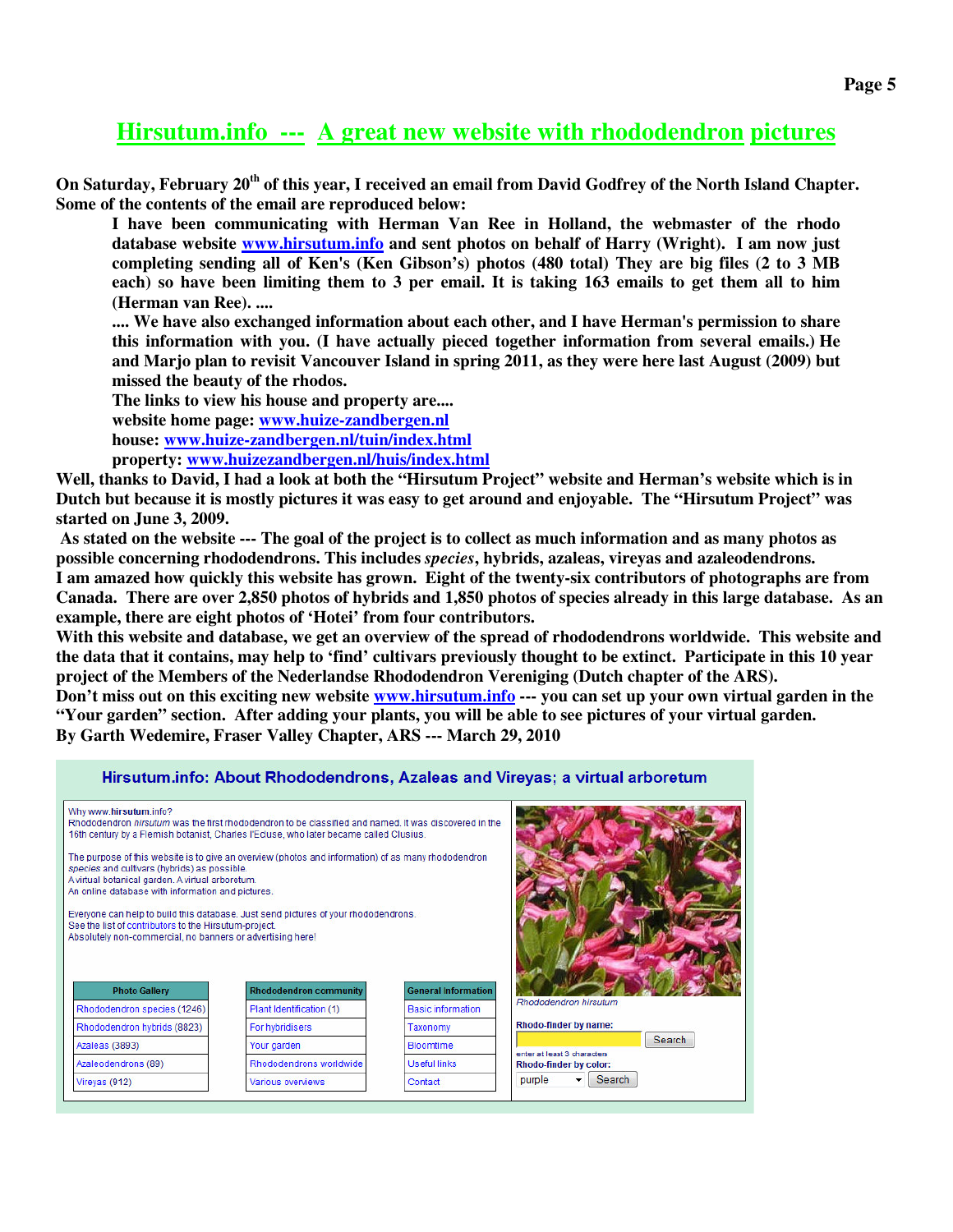

# 10th Annual George Fraser Day & Heritage Fair Saturday, May 22, 2010 Ucluelet Community Centre 500 Matterson Drive, Ucluelet BC 10:30 am - 4:00 pm

#### **10:30 - 11:30am**

Grand Opening of George Fraser Community Room Honorary Award Presentations Bench Unveiling in Dedication to 'Coombs Old Time Fiddlers'

#### **11:30am - 3:30pm**

Guided bus tours to GFraser Memorial Park, Fraser gardens & historical sites to include photo-ops with heritage 'R. Fraseri' rhododendron

#### **Noon - 2pm**

Bistro Lunch

#### **1 - 4pm**

Heritage Fair Historical exhibits • Live music by 'Coombs Old Time Fiddlers' • Silent Auction Wheelbarrow decorating contest • Door prizes • Aquarium display Plant sale • Raffle • Kids activities • Power point slideshows & MORE…

**Heritage Fair \$2; Children 7yrs/under Free • Bus Tour \$10 • Bistro Lunch \$5 OR Purchase one \$15 ticket for Heritage Fair, Bus tour & Bistro lunch \$15 Tickets available in advance & on May 22 at 10 am** 

> **Evening Dance 9pm-1am with Live Music by 'Celtic Chaos' (Scottish Ceilidh Performance)**

**(19+Yrs Venue) Tickets: \$10 Advance/\$15 At the door All dance proceeds supporting Ucluelet's future Aquarium and Museum \_\_\_\_\_\_\_\_\_\_\_\_\_\_\_\_\_\_\_\_\_\_\_\_\_\_\_\_\_\_\_\_\_\_\_\_\_\_\_\_\_\_\_\_\_\_\_\_\_\_\_\_\_\_\_\_\_\_\_\_\_\_\_\_\_\_\_\_\_\_\_\_\_\_\_\_\_\_** 

**Hosted by: George Fraser Committee • Ucluelet & Area Historical Society • District of Ucluelet For more information and advance ticket purchases please contact Wanda McAvoy wmcavoy@ucluelet.ca 250-726-7772 Ext 225**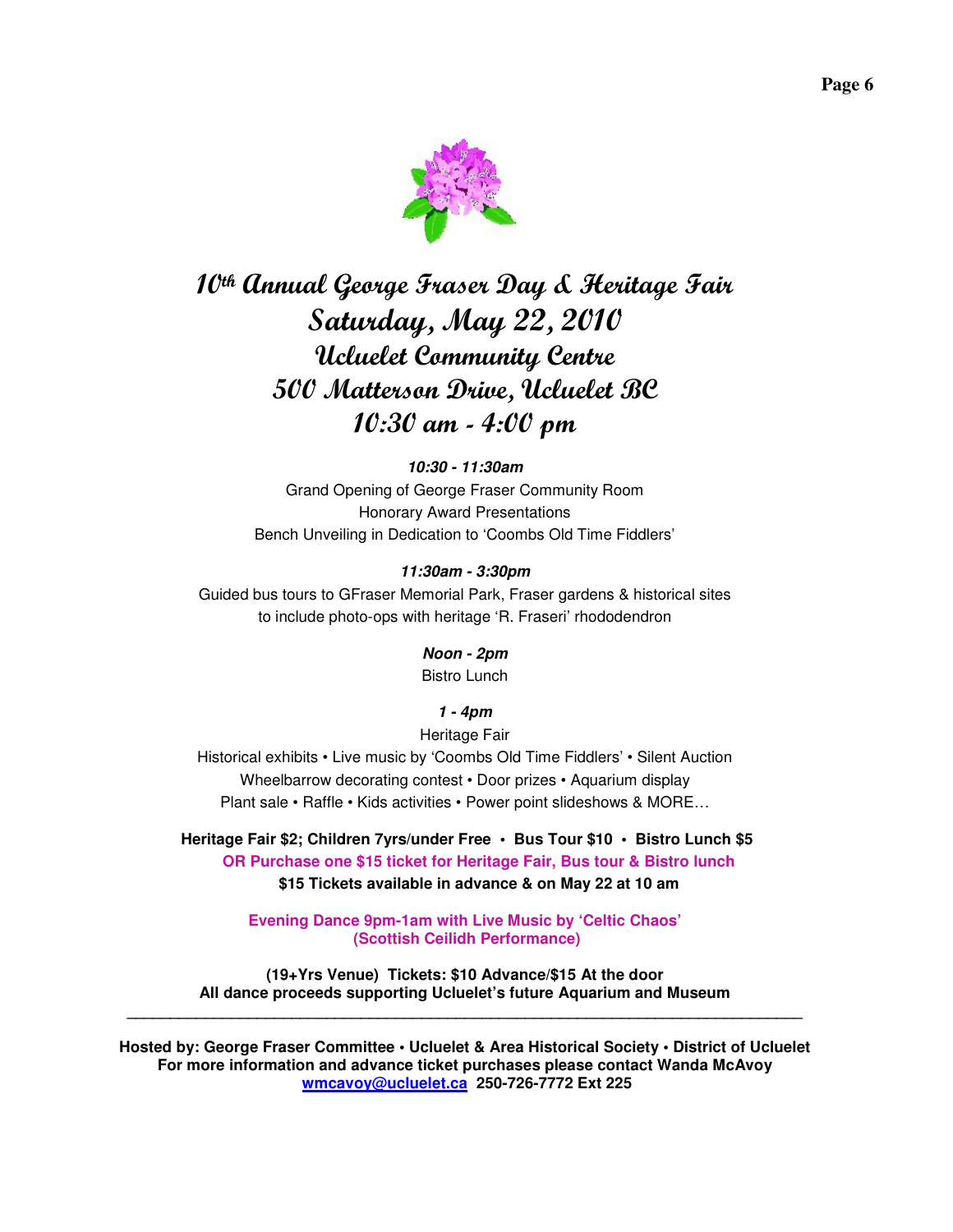# **Mount Arrowsmith Rhododendron Show Saturday 17th April Regulations and Procedures for Truss Show**

**This addendum provides information for Participants in the annual MARS Rhodo Show and Plant Sale.** 

**On the reverse side are details of how and when to enter your Trusses, i.e. rhodo blooms.** 

# **1. Eligibility**

**Exhibits in most categories will be accepted from members of MARS and non-members in the area. Note the Novice category is open only to new MARS members (three years or less). All members of a household will be considered to be 1 exhibitor.** 

# **2. Entries**

**• All entries shall have been grown by the exhibitor for at least 6 months and primarily cared for by the competitor.** 

**• Only 1 entry of each name in each category per exhibitor. In other words, R. macabeanum, for example, could be entered in the species category as well as in the appropriate color category. Extra blooms are encouraged and will be for display only.** 

**• All entries should be taken from plants grown without artificial protection, except for the category Protected, which is for the non-hardy.** 

# **3. Definitions**

**1) Species: Botanically identified plants originating from seeds or cuttings.**

**2) Hybrid: Plants resulting from crossbreeding of more than one species,** 

**hybrid, or combination thereof.** 

**3) Truss: a single rachis. i.e. all florets coming from one bud.** 

- **4) Spray: Multi-stems emerging from a single stem.**
- **5) Hammerhead: Truss with multiple rachis emanating from a single terminal.**

**6) There will be a special exhibition table for extra blooms and Unknowns to provide colour to the area.** 

# **4. Exhibitors**

- **Shall make an effort to identify the exhibits.**
- **Entries will be accepted from 7:00 to 8:45 am at the Parksville Curling Club.**

**• Entries and ribbons may be removed at 2:00 pm.** 

# **5. Preparation of Trusses**

**• Blooms should be selected when they are at the peak of their development.** 

**• Trusses should be cut from well watered plants during the coolest part of the day.** 

**• Trusses should be carefully groomed. Damaged or dead twigs, leaves, bud scales and flower pips should be removed.** 

- **Cleaning or washing of leaves is advised but no artificial polishing is allowed.**
- **Prepare the cut end of the truss or spray so that water is taken up readily.**
- **Use suitable containers to retain water during transportation to the show. The use of chemical additives to preserve bloom freshness is approved.**